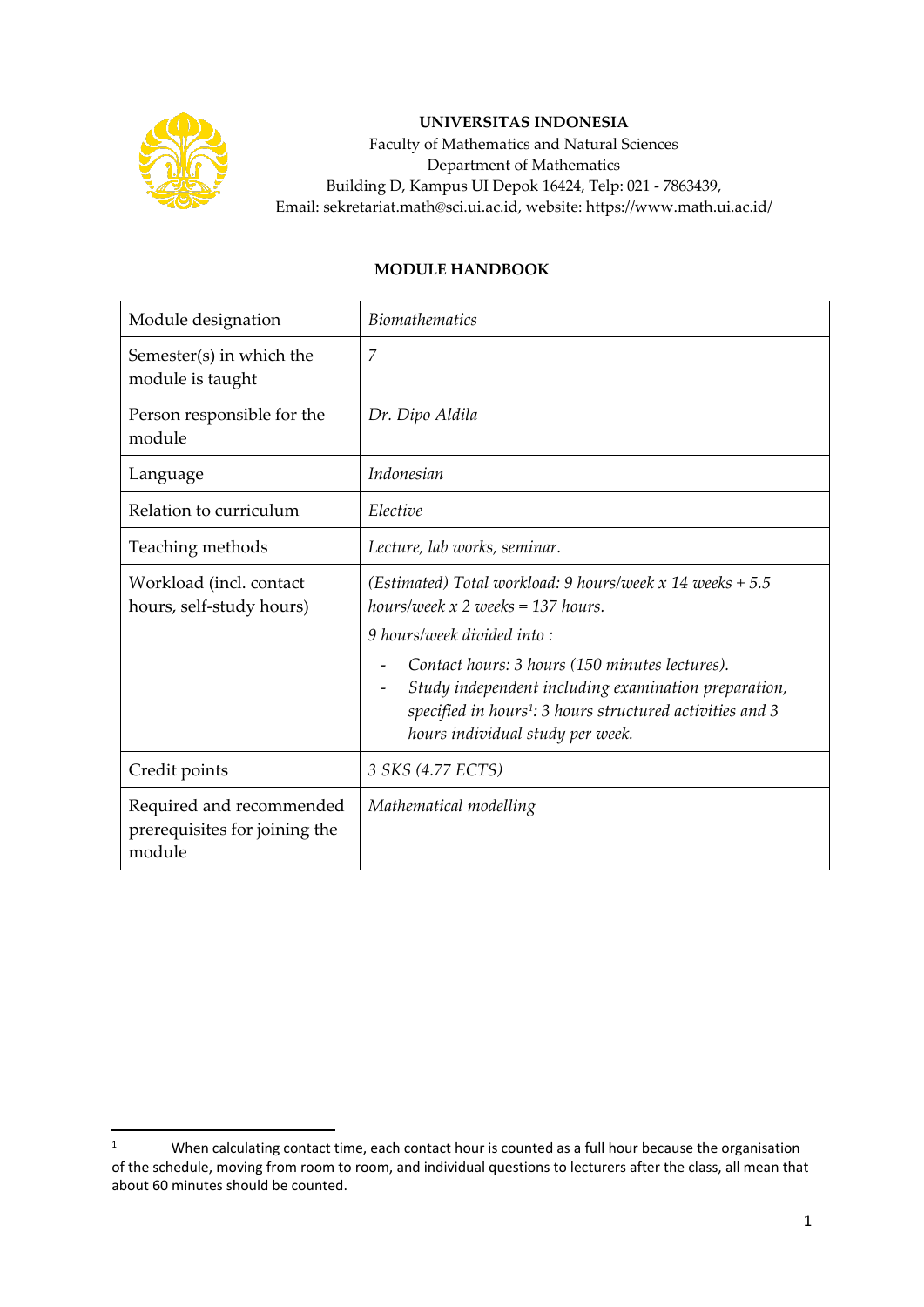| Module objectives/intended<br>learning outcomes | After completing the course, students have the ability                                                                                                                                                                                                                                                                                                                                         |  |  |
|-------------------------------------------------|------------------------------------------------------------------------------------------------------------------------------------------------------------------------------------------------------------------------------------------------------------------------------------------------------------------------------------------------------------------------------------------------|--|--|
|                                                 | to explain and analyze a qualitative and quantitative<br>1.<br>behaviour of an exponential growth, logistic growth, logistic<br>growth with Allee effect and logistic growth with fear factor<br>model                                                                                                                                                                                         |  |  |
|                                                 | 2. to explain and analyze a qualitative and quantitative<br>behaviour of a competing species models                                                                                                                                                                                                                                                                                            |  |  |
|                                                 | 3. to explain and analyze a qualitative and quantitative<br>behaviour of a predator prey model                                                                                                                                                                                                                                                                                                 |  |  |
|                                                 | to explain and analyze a qualitative and quantitative<br>4.<br>behaviour of an SIR model                                                                                                                                                                                                                                                                                                       |  |  |
|                                                 | to explain and analyze a qualitative and quantitative<br>5.<br>behaviour of a vector borne disease model                                                                                                                                                                                                                                                                                       |  |  |
|                                                 | 6. to calculate and explain the sensitivity analysis of a<br>dynamical system                                                                                                                                                                                                                                                                                                                  |  |  |
|                                                 | 7. to detect a type of bifurcation that appears from an<br>epidemiological model                                                                                                                                                                                                                                                                                                               |  |  |
| Content                                         | Exponential growth, logistic growth, logistic growth with<br>1.<br>Allee effect and logistic growth with fear factor model<br>Competing species models<br>2.<br>Predator prey model<br>3.<br>The SIR model with demography<br>4.<br>Vector-borne disease model<br>5 <sub>1</sub><br>Sensitivity analysis of a dynamical system<br>6.<br>Bifurcation analysis on an epidemiological model<br>7. |  |  |
| <b>Examination forms</b>                        | Class activities : Quiz, homework.<br>1.<br>Mid-term examination<br>2.<br>3.<br>Final examination                                                                                                                                                                                                                                                                                              |  |  |